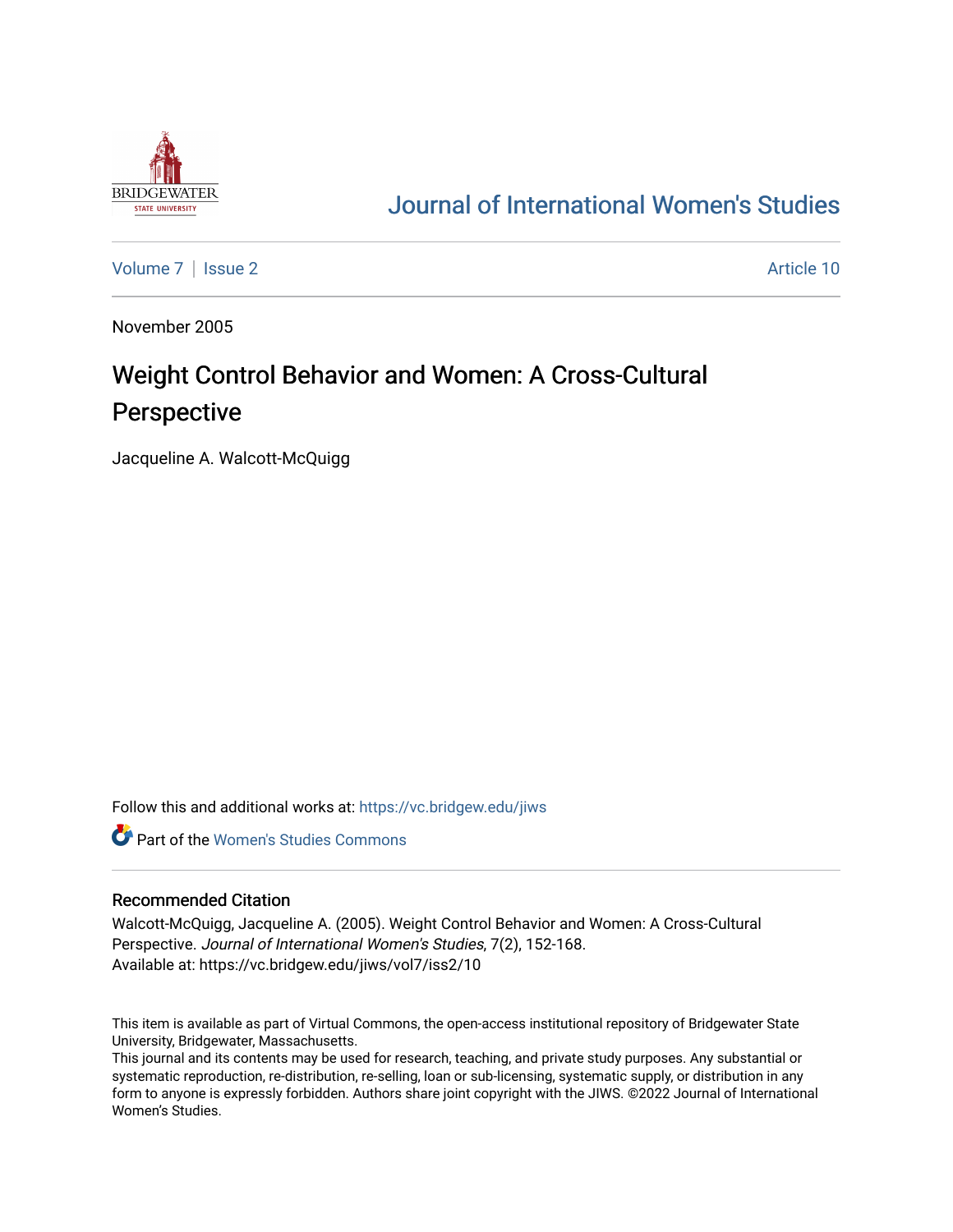## **Weight Control Behavior and Women: A Cross-Cultural Perspective**

By Jacqueline A. Walcott-McQuigg<sup>1</sup>

## **Abstract**[2](#page-1-1)

The objective of this study was to seek directly from culturally diverse women information on their weight control behavior. Specific questions were: What types of weight control behavior are practiced by women? 2) What factors influence participation in weight control behavior? and 3) what are the cultural influences on women's motivation and ability to participate in weight control behavior? Face-to-face indepth interviews were conducted with a convenience sample of 135 middle-income women (African American, Caucasian, Mexican American, Puerto Rican) in their homes, offices, and at other places in their neighborhoods. Additional data collection included measuring body weight and height. The lived experiences of weight control behavior were similar for culturally diverse women and many factors, including, cultural influences, affect women's ability and motivation to participate in weight control behavior. Conclusions suggest that weight control experiences of culturally diverse women need to be reflected in obesity risk reduction programs.

*Keywords*: African-American Women, Hispanic Women, Obesity, Weight Control

#### **Introduction**

 $\overline{a}$ 

Despite the proliferation of diet-related products and programs, rates of obesity increased dramatically over the last three decades (Flegal, Carrol, Kuczmarski, & Johnson, 1998; Mokdad, Bowman, Ford, Vinicor, Marks, Kaplan, 2001) in all races and age groups. In the United States, obesity and its associated morbidities cost over \$100 billion annually and account for approximately 6.8% of direct health care costs (Rigby, Kumanyika, & James, 2004; Surgeon General, 2001). Although there has been an increase in studies exploring factors influencing weight control behavior of obesity in African-American and Caucasian women, few cross-cultural studies have explored factors influencing the behaviors among Mexican American and Puerto Rican women. The purpose of this article is to examine psychosocial factors influencing weight control behavior in culturally diverse women through a series of approximate replication studies. These studies were conducted with 135 middle–income women (68 African-American, 28 Caucasian, 22 Mexican-American, 17 Puerto Rican). Approximate replication involves repeating studies under similar conditions and methods (Burns & Grove, 2003). The intent was to explore crosscultural similarities and differences in women's experiences with weight control behavior. Weight control behavior is defined as participation in activities that influence weight loss and weight loss maintenance. Weight control practices can include decreasing caloric and

<span id="page-1-0"></span><sup>1</sup>Jacqueline A. Walcott-McQuigg, PhD, RN, President and CEO, Reconciliation Incorporated [jaquelinewm@juno.com.](mailto:jaquelinewm@juno.com)

<span id="page-1-1"></span><sup>2</sup>The American Nurses Foundation and the University of Illinois at Chicago, Intercampus Research Support, and College of Nursing Dean's Fund provided support for this study. I would like to thank the women who took time out of their busy lives to share their experiences with me.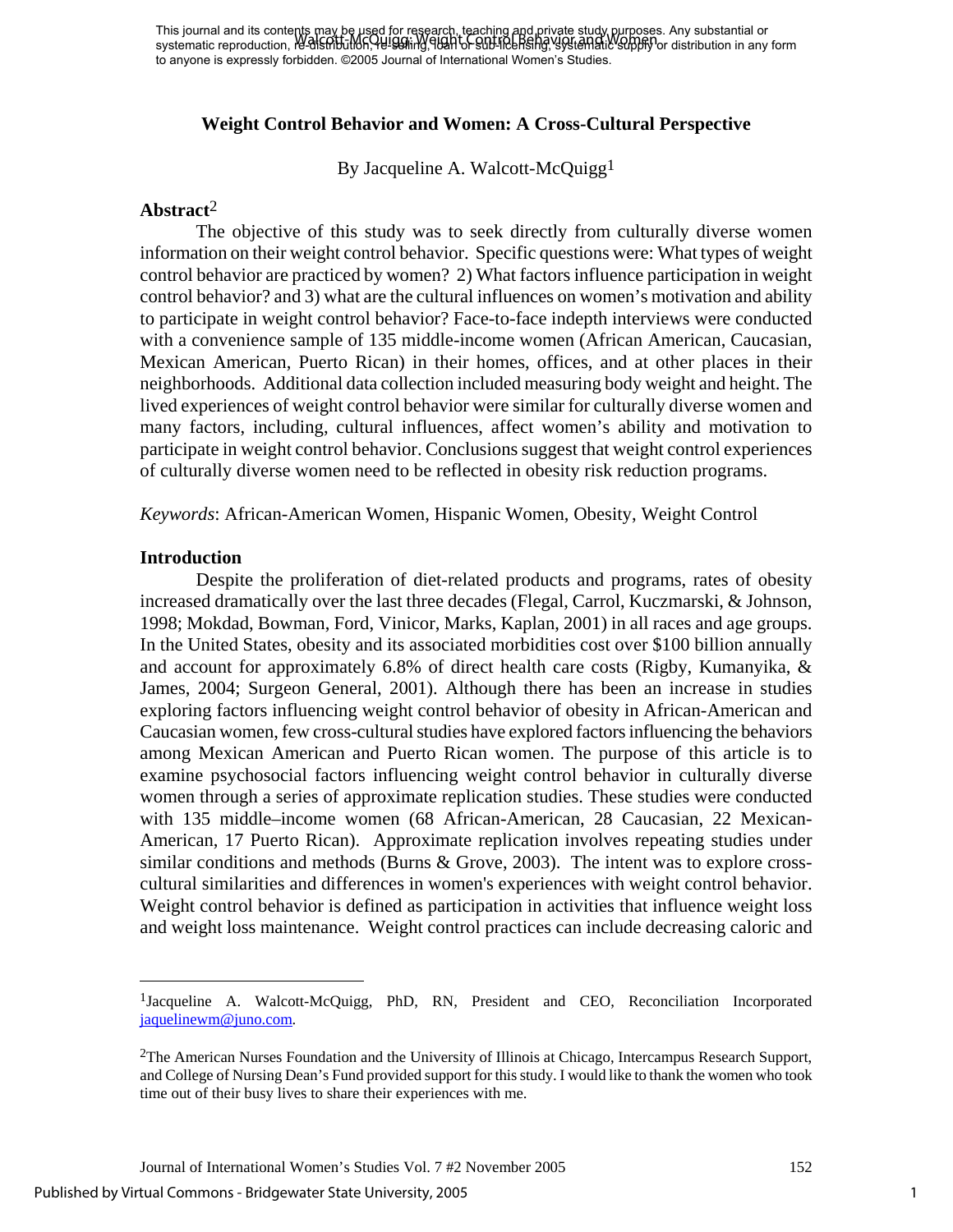sugar intake, engaging in physical activity, taking special products such as diet pills and liquid supplements, or participating in an organized weight control program.

## **Previous Findings**

 Attempts to control weight are common in the U.S. population (Serdula, Mokdad, Williamson, Galuska, Mendlein, & Health, 1999). Women are more likely to participate in weight control behavior than men (Serdula, Williamson, Anda, Levy, Heaton, & Byers, 1994), and Caucasians more likely to participate than members of ethnic minority groups (Kumanyika, 1994). African-American and Caucasian women have consistently been found to differ in several domains related to weight control behavior. African-American women experience less social pressure about their weight, participate in dieting behavior later in life, and are significantly less likely than Caucasian women to diet during puberty, after pregnancy, and during menopause (Striegel-Moore, Wifley, Caldwell, Needham & Brownell, 1996). Other research has shown that African-American women are just as likely to attempt to lose weight as Caucasian and Hispanic women (Serdula, et al., 1994), not as likely to lose weight as Caucasian women (Williamson, Serdula, Anders, & Byers, 1991; Kumanyika, Obarzanek, Stevens, Herbert & Whelton, 1991; Williamson, 1993) and less likely than Caucasian or Hispanic women to maintain weight loss (Serdula, et al, 1994). Caucasian women are more likely to exercise than African-American and Hispanic women (Crespo, C.J., Smit E., Anderson R.E., Carter-Pokras, O., & Ainsworth, B.E. 2000). Studies of cultural attitudes and weight control behavior among ethnic minority groups revealed that African-American (Allan, Mayo, & Michel, 1993; Kumanyika, Wilson, & Guilford-Davenport, 1993; Rand & Kuldau, 1990) and foreign born Hispanic women (Dawson, 1988) were less likely than Caucasian women to view themselves as overweight or consider a larger body image as unattractive. Whereas while U.S. born Hispanic women were just as likely to consider themselves overweight as Caucasian women, African-American women who did not consider themselves overweight, in spite of objective criteria, used their overweight peer group as a reference point (Gore, 1999). Harris and Koehler (1992) revealed that Mexican-Americans were also less concerned with weight than Caucasians and were less likely to believe that exercise or other factors would help them lose weight. Additionally, the Mexican-American women in the study had attempted to control the consequences of their eating more than men, were more likely to eat in response to internal stimuli, and less likely to believe that Americans would be healthier if they were to lose weight. Studies have also shown that the more acculturated to American life Mexican Americans become the more likely they are to exercise (Marquez, McAuley & Overman, 2004). Eating behavior is just the opposite in that greater acculturation leads to unhealthy eating habits.

 In sum, diverse attitudes and practices influence weight control behavior in women. Most studies described the experiences and responses of one racial/ethnic group or compared differences and similarities between two groups. There is a dearth of research exploring weight control experiences and factors influencing the experiences among the African-American, Caucasian, Hispanic racial/ethnic groups of women in the United States. Nevertheless, it is important to carefully identify and address weight control behavior in culturally diverse populations. Knowledge of women's perceptions of factors influencing weight control behavior has important implications for intervention interactions in health care settings, especially as they relate to the delivery of nursing services. The study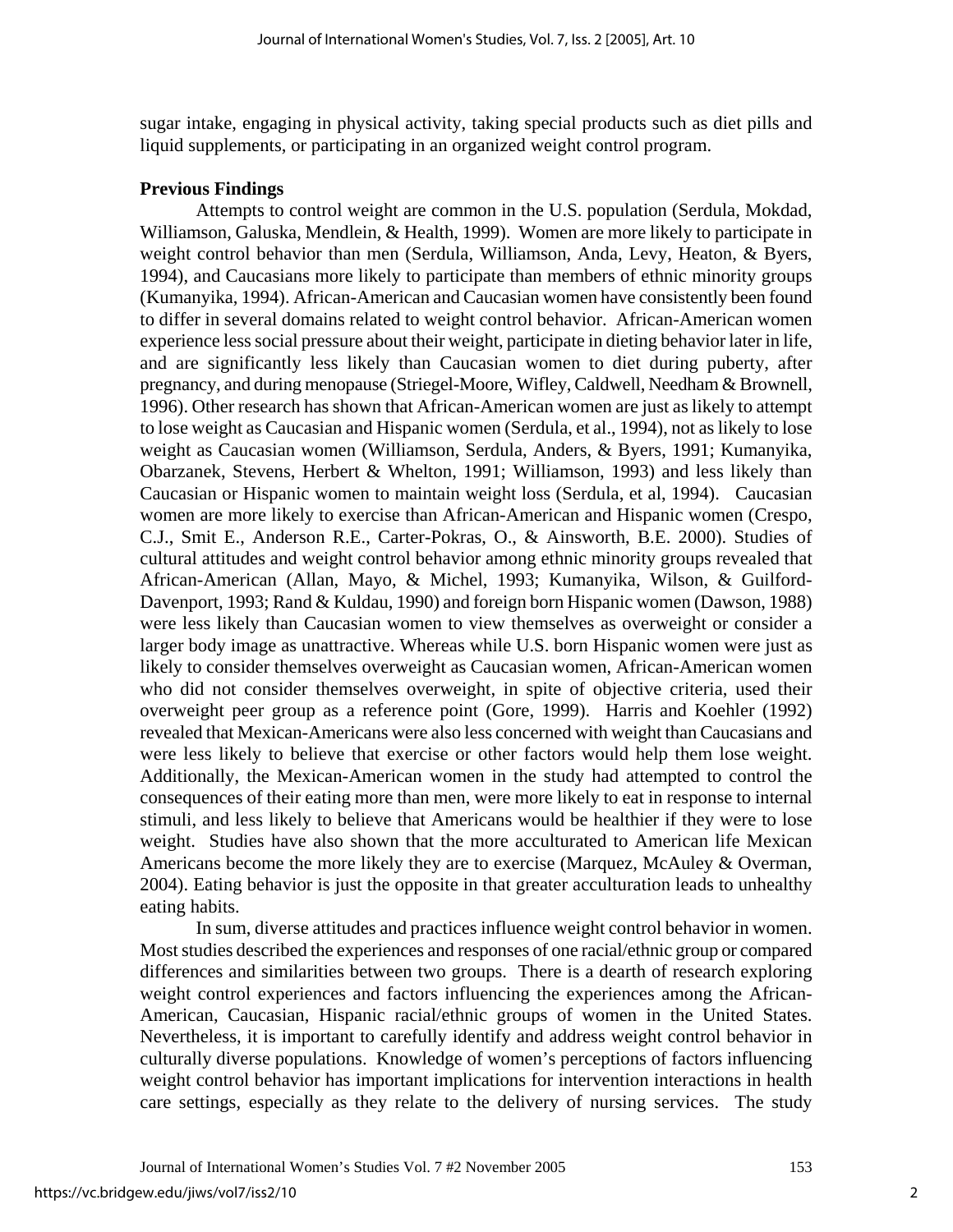questions are: 1) What types of weight control behavior are practiced by women? 2) What factors influence participation in weight control behavior? and 3) what are the cltural influences on women's motivation and ability to participate in weight control behavior? An ethnoscience approach was used to guide this research. Ethnoscience is a formalized and systematic study of people and their views in order to obtain an accurate account of how people know, classify, and interpret their life experiences and the universe. A basic assumption of this approach is that inside views, values, meanings and experience can be obtained if the investigator remains an active listener and recorder of information (Leininger, 1991).

#### **Method**

#### *Sample*

 This convenience sample consisted of 135 culturally diverse women (68 African-American, 28 Caucasian, 22 Mexican-American, 17 Puerto Rican) between the ages of 23 and 75 years, in a large Midwest metropolitan area. The first phase of the study included African-American women, the second phase, Mexican-American and Puerto Rican women, and in the third phase, Caucasian women were interviewed. Women were included in the study if they were 21 years and older, employed, English speaking, and had post-secondary education. Few studies address the weight related issues of middle-income ethnic minority women. The education criterion was developed to ensure that women with higher socioeconomic status were included in the study. To obtain the sample, the investigator contacted various professional and social organizations. Additional recruitment included referrals by study participants (snowball sampling) and personal investigator solicitation of study participants. Informational redundancy (data saturation) determined sample size (Lincoln & Guba, 1985) for Caucasian, Mexican-American and Puerto Rican women. Saturation began occurring after 34 interviews with African-American women, 27 with Caucasian, 20 with Mexican- American, and 15 with Puerto Rican women. Data collection continued after saturation with the African-American women because of the investigator's interest in this population.

 Data were collected by audio taped, face-to-face interviews using a semi-structured interview guide. Additional data collection included measuring body weight with a portable scale and height (without shoes) using an expandable ruler with head block.

#### *Instrumentation*

 The interview guide was investigator developed to explore personal weight control behavior, beliefs, attitudes, and perceptions about factors influencing the weight control behavior (Walcott-McQuigg, 1994) of African-American women. It was adapted to include the other groups of women in this study. Experts on African-American, Caucasian, Mexican-American and Puerto Rican women reviewed the interview guide for cultural and context sensitivity.

 An example of interview questions to identify weight control behavior included: "What types of activities assist you to manage your diet?" "Have you ever been on a diet for any reason?" "In what types of exercise do you participate?" Factors influencing the behavior were explored by a series of questions designed to elicit barriers and benefits to engaging in the behavior. The following question explored the women's perceptions of the cultural influence on weight control behavior: "Are there influences in the American culture,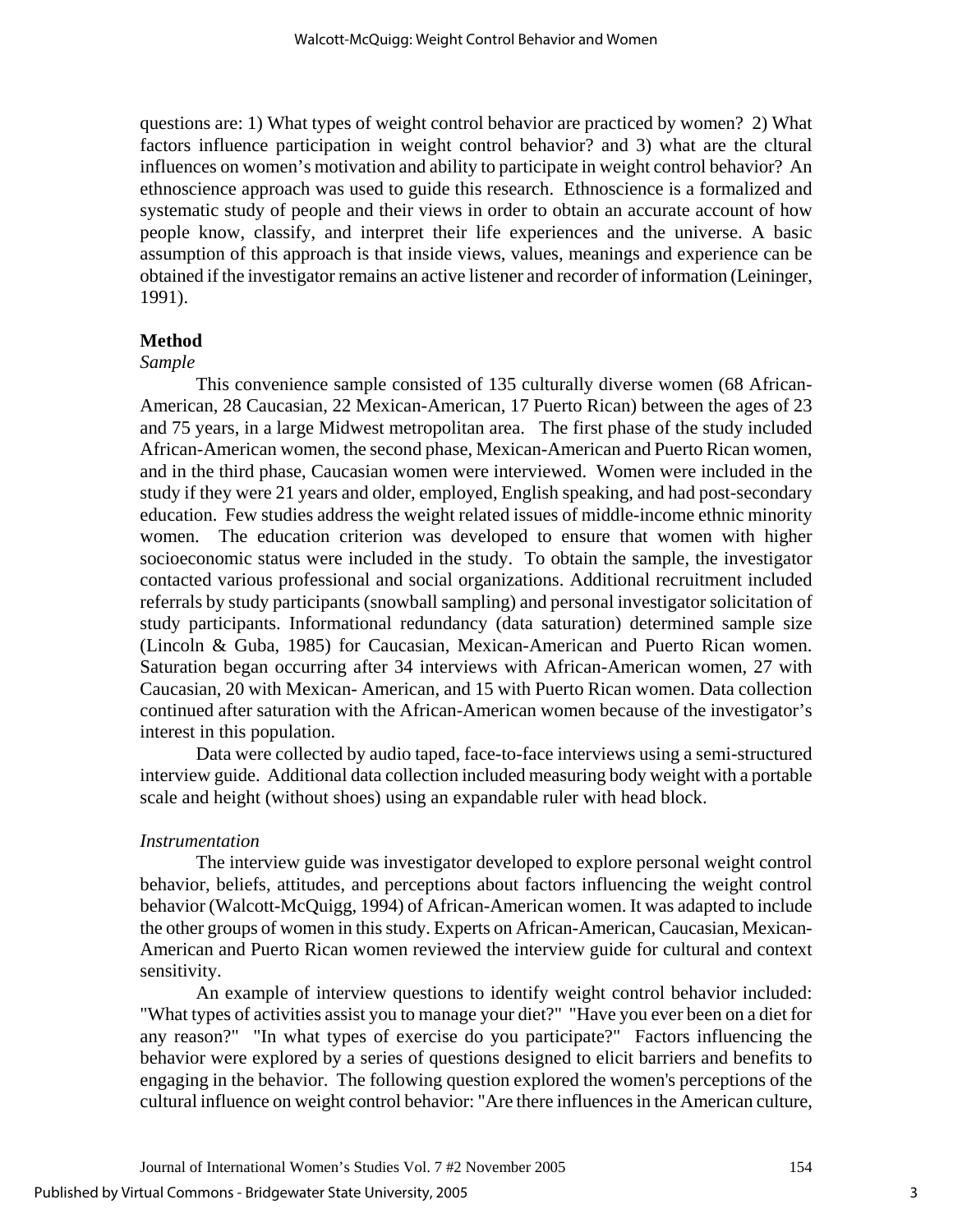African-American culture or Hispanic culture that help to determine the importance of weight control behavior?" The interview process was initially pilot tested on three collegeeducated African-American women and the language was modified for subsequent groups. For instance, when exploring factors relevant to each group of women, appropriate ethnic/racial terms were used (e.g., Mexican-American, Puerto Rican or Caucasian were substituted for African-American). The principal investigator conducted all the interviews which ranged in length from 1 to 4 hours. They were conducted at a time and place convenient for the participants, such as women's homes, offices, neighborhood libraries, and the investigator's office.

 A signed consent form indicated willingness to participate. A copy of the consent form containing a description of the study and the investigator's telephone number was left with the informant. Confidentiality was guaranteed.

#### **Data Analysis**

 Each audio taped interview was transcribed verbatim. Constant comparison (Lincoln & Guba, 1985), an analysis matrix (Miles & Huberman, 1994), and the Ethnograph (Version 5.0) computer program (Seidel, Friese, & Leonard, 1998) were used to organize and analyze transcribed data. Analysis matrices enable the investigator to display qualitative data such as short blocks of text, quotes and phrases. Matrices have defined rows and columns. The need for eyeballing data in an exploratory way or for caring out detailed analyses determines the extensiveness of the format.

 The Ethnograph qualitative analysis computer program is designed to handle data collected from interview transcripts, field notes, open –ended survey responses or other textbased documents. Interrater reliability (.90) was established on the initial coding scheme (Walcott-McQuigg, 1995; Walcott-McQuigg, Sullivan, Dan & Logan, 1995).

 Each area of data were summarized by percent of women identifying the item within each area as an influence on their weight control behavior and presented in three parts by racial/ethnic group. The data were first presented by responses to questions about weight control behavior; second, according to factors influencing the behavior, and third, by the impact of cultural influence on the weight control behavior. In reporting the narrative data the following letters were placed after the comments: African-American women (AAW), Caucasian women (CW), Mexican-American Women (MAW), and Puerto Rican women (PRW).

#### **Results**

 The average ages of the women were: African-American 40 years, Caucasian 45, Mexican-American 39, and Puerto Rican 36. Table 1 lists education and marital status of the women. Most of the women had obtained a baccalaureate degree or higher. Puerto Rican women were more likely to be single, African-American women, divorced and Mexican-American women, separated. Sixty percent of African-American, 62.9% of Caucasian, 36.9% of Mexican-American and 42.9 percent of Puerto Rican women earned over \$30,000 a year. Ninety-eight percent of the women were employed full time. The number of children ranged between 1 and 6, with 60% of Mexican-American, 57% of African-American, 50% of Caucasian, and 35% of Puerto Rican women having at least one child.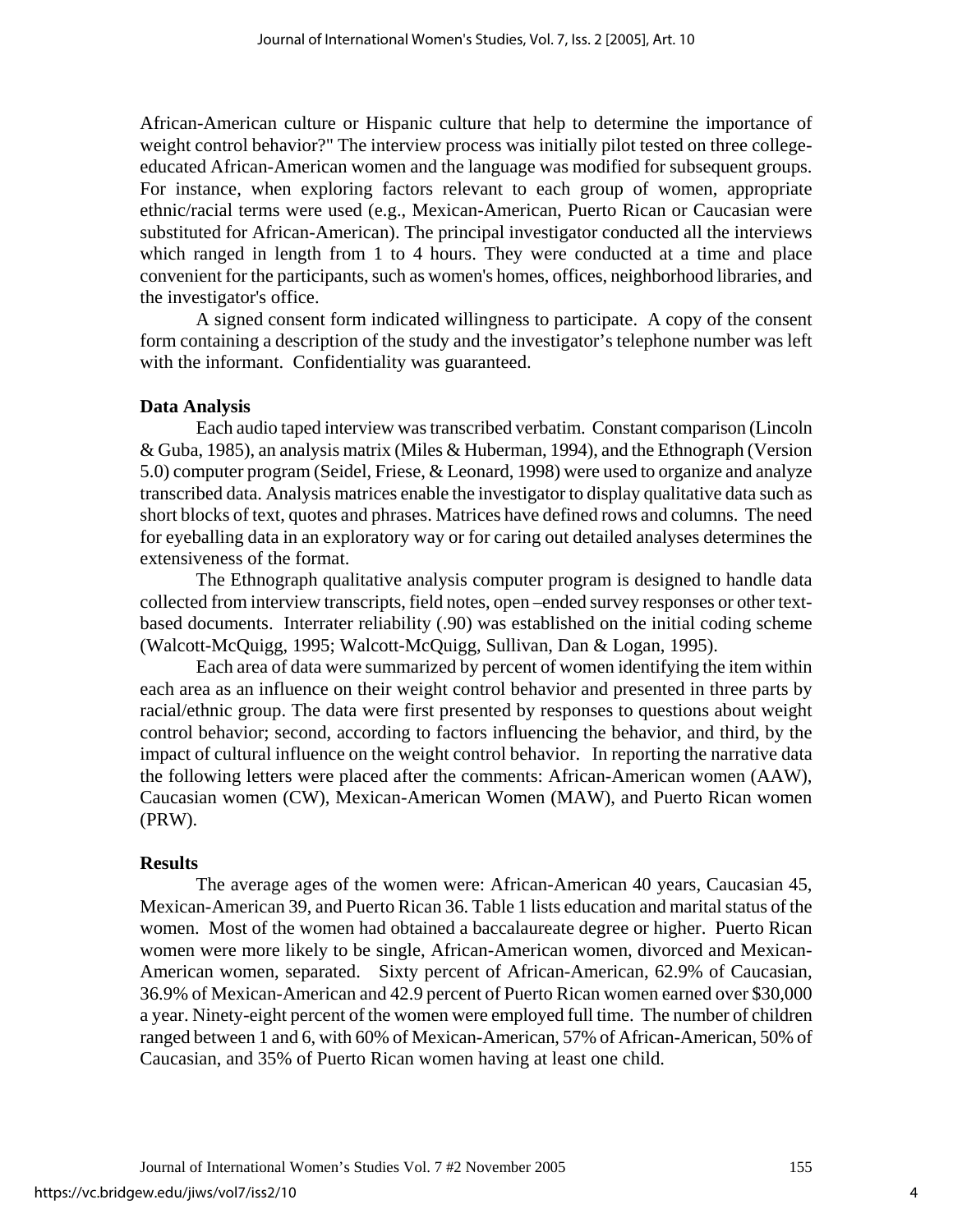|                       | <b>African</b>                | Caucasian <sup>2</sup> | <b>Mexican</b>        | Puerto Rican <sup>4</sup> |  |
|-----------------------|-------------------------------|------------------------|-----------------------|---------------------------|--|
|                       | American <sup>1</sup>         |                        | American <sup>3</sup> |                           |  |
| <b>Variable</b>       | <b>Percent</b>                |                        |                       |                           |  |
| <b>EDUCATION</b>      |                               |                        |                       |                           |  |
| Post Secondary        | 4.8                           | 3.6                    | 23.8                  | $\Omega$                  |  |
| Degree                |                               |                        |                       |                           |  |
| Associate             | 10.0                          | $\Omega$               | 14.3                  | 6.3                       |  |
| Baccalaureate         | 30.1                          | 28.6                   | 42.8                  | 75.1                      |  |
| <b>Masters</b>        | 46.8                          | 50.0                   | 14.3                  | 18.7                      |  |
| Doctoral              | 8.3                           | 17.8                   | 4.8                   | $\Omega$                  |  |
| <b>MARITAL STATUS</b> |                               |                        |                       |                           |  |
| Never Married         | 25.0                          | 33.3                   | 28.6                  | 56.2                      |  |
| Married w/            | 48.4                          | 50.0                   | 52.4                  | 31.3                      |  |
| Spouse                |                               |                        |                       |                           |  |
| Divorced              | 18.8                          | 12.5                   | 9.5                   | 12.5                      |  |
| Separated             | 4.7                           | 4.2                    | 9.5                   | $\theta$                  |  |
| Widowed               | 3.1                           | $\Omega$               | $\theta$              | $\Omega$                  |  |
| $N = 135$             | 1 $n=68$<br>$2 n=28$ $3 n=22$ | $4 n=17$               |                       |                           |  |

**Table 1. Education and Martial Characteristics\*** 

 Body mass index (BMI), calculated by dividing the body weight in kilograms by the square of height in meters, was used to determine the range of body weight by category. BMI corresponds closely to percentage of body fat and represents a preferable indicator of obesity (Perri, Nezu, & Viegener, 1992). The mean BMI was similar for all groups: African American, 26.9+ 5.7, (range 16-40); Caucasian, 26.7+ 6.7, (range, 14-46); Mexican-American, 27.1+ 6.0, (range, 18-42); Puerto Rican, 27.3+ 5.9 (range, 19-40). A BMI below 25 is considered normal weight, 26-29 overweight, and over 30, obese. In this sample, 46 percent of African American, 36 percent of Caucasian, 55 percent of Mexican-American, and 44 percent of Puerto Rican women were obese. Approximately 80% of African-American women gained excess weight in childhood or adolescence, whereas 60% of Caucasian, 68% of Puerto Rican, and 75% of Mexican-American women gained excess weight as adults.

## **Weight Control Behavior of Women**

 Weight control behavior is defined as participation in behavior to lose weight and maintain body weight after weight loss or before weight gain. This behavior includes dieting and/or exercising. In Table 2 women's rates of participation in weight control behavior are listed.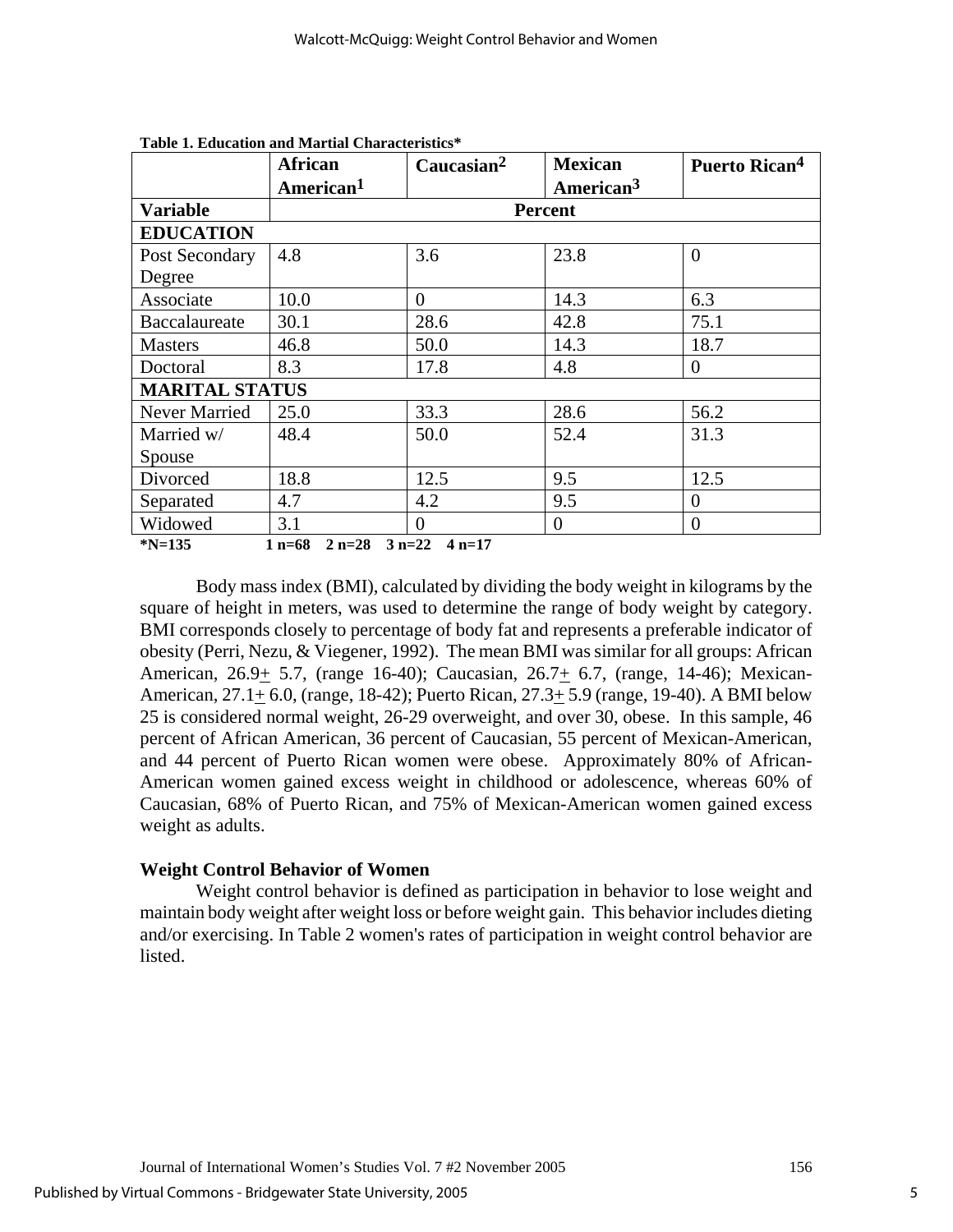|                                                | <b>African</b>        | Caucasian <sup>2</sup> | <b>Mexican</b>        | <b>Puerto Rican<sup>4</sup></b> |  |
|------------------------------------------------|-----------------------|------------------------|-----------------------|---------------------------------|--|
|                                                | American <sup>1</sup> |                        | American <sup>3</sup> |                                 |  |
| <b>Variable</b>                                | <b>Percent</b>        |                        |                       |                                 |  |
| Exercise                                       | 54.5                  | 54.5                   | 54.5                  | 58.8                            |  |
| Weight                                         | 39.4                  | 50.0                   | 59.1                  | 47.1                            |  |
| Management                                     |                       |                        |                       |                                 |  |
| $N=135$<br>$1 n=68$ $2 n=28$ $3 n=22$ $4 n=17$ |                       |                        |                       |                                 |  |

**Table 2. Weight Control Behavior\*** 

 A significant number of women in all groups were involved in exercise activities three or more times a week (Table 2). The women's exercise activities included walking, jogging, health club activities, and use of home exercise videos. Caucasian women were more likely to play tennis and swim than the other groups of women. Many of the ethnic minority women enjoyed swimming. However, as found in a pervious study with African-American women ((Walcott-McQuigg, Sullivan, Dan & Logan, 1995), the women were less likely than Caucasian women to feel comfortable in swim suits:

*I don't feel comfortable wearing a bikini anymore. I know I can get away with a nice one piece. But I have not been to the beach in the last five years because of my appearance. I would feel that I was unattractive (PRW).* 

Women in all groups were less likely to participate in weight management activities than they were to exercise. The types of weight management activities in which the women participated included self-imposed calorie reduction diets, use of liquid products such as Slimfast©, visits to dietitians, and participation in Nutrisystem© and Jennie Craig© diet centers. Women who were not involved in any of the behavior, exercise, or weight management were more likely to be overweight and obese.

# **Perceived Benefits and Barriers to Weight Control Behavior**

 Most of the women were able to identify three benefits to participating in weight control behavior. Over 50% of women in each group identified physical health, mental health and physical attractiveness benefits to engaging in weight control behavior (Table 3).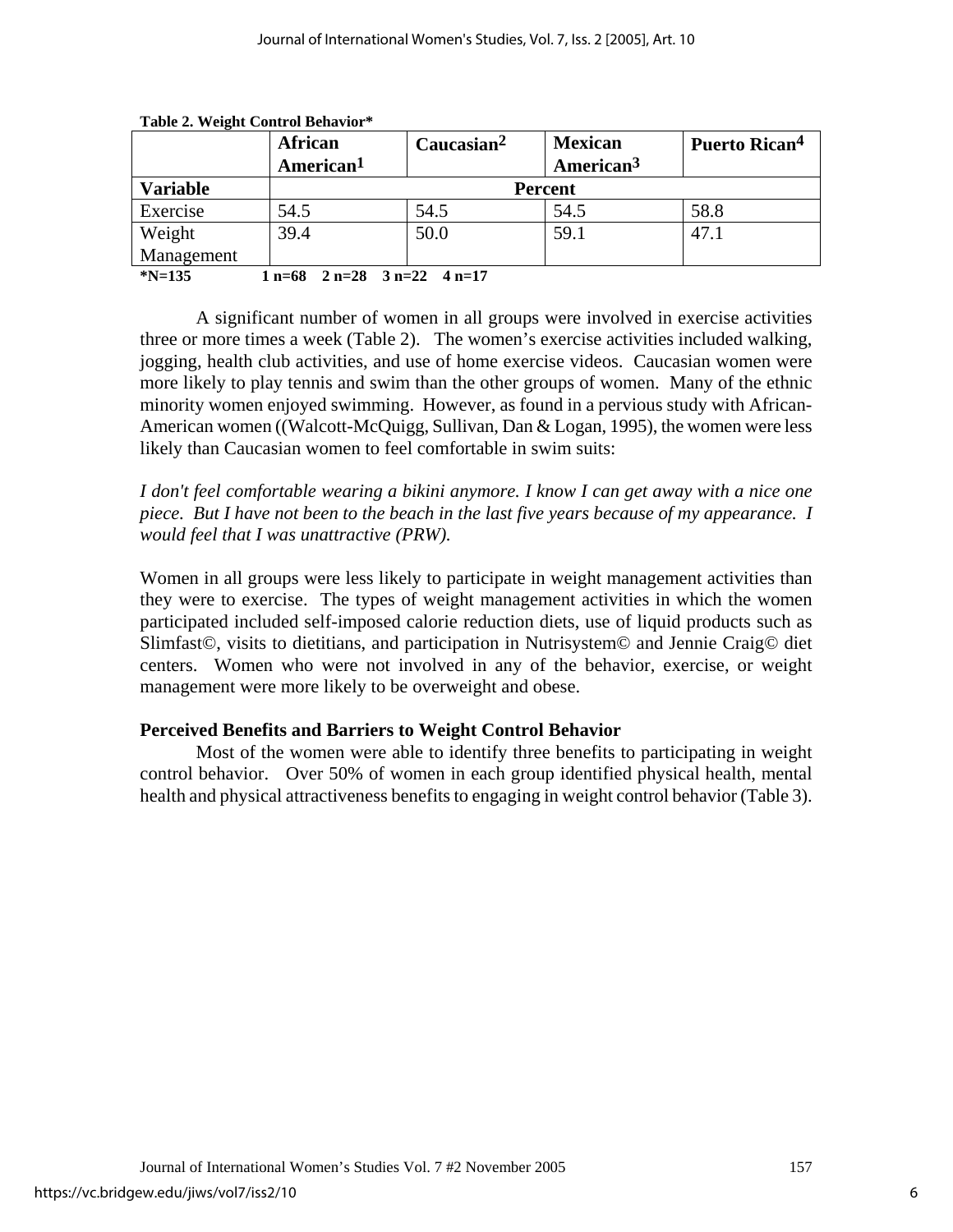|                                                           | <b>African</b>        | Caucasian <sup>2</sup> | <b>Mexican</b>        | Puerto Rican <sup>4</sup> |  |
|-----------------------------------------------------------|-----------------------|------------------------|-----------------------|---------------------------|--|
|                                                           | American <sup>1</sup> |                        | American <sup>3</sup> |                           |  |
| <b>Variable</b>                                           | Percent               |                        |                       |                           |  |
| <b>Perceived Benefits</b>                                 |                       |                        |                       |                           |  |
| Improved                                                  | 88.0                  | 96.0                   | 95.0                  | 69.0                      |  |
| Physical Health                                           |                       |                        |                       |                           |  |
| Physical                                                  | 70.0                  | 57.0                   | 75.0                  | 82.0                      |  |
| Attractiveness                                            |                       |                        |                       |                           |  |
| Improved                                                  | 80.0                  | 84.0                   | 62.0                  | 56.0                      |  |
| Mental Health                                             |                       |                        |                       |                           |  |
| <b>Perceived Barriers</b>                                 |                       |                        |                       |                           |  |
| Time                                                      | 80.0                  | 82.0                   | 76.0                  | 56.0                      |  |
| Constraints                                               |                       |                        |                       |                           |  |
| Life Events                                               | 65.0                  | 75.0                   | 71.0                  | 69.0                      |  |
| $(e.g.)$ Work,                                            |                       |                        |                       |                           |  |
| marriage,                                                 |                       |                        |                       |                           |  |
| pregnancy,                                                |                       |                        |                       |                           |  |
| illness                                                   |                       |                        |                       |                           |  |
| <b>Stress</b>                                             | 60.0                  | 50.0                   | 33.0                  | 31.0                      |  |
| Structural                                                | 54.0                  | 45.0                   | 48.0                  | 56.0                      |  |
| <b>Issues</b>                                             |                       |                        |                       |                           |  |
| Lack of Self                                              | 49.0                  | 48.0                   | 29.0                  | 56.0                      |  |
| Control                                                   |                       |                        |                       |                           |  |
| Lack of                                                   | 39.0                  | 30.0                   | 19.0                  | 25.0                      |  |
| Motivation /                                              |                       |                        |                       |                           |  |
| Commitment                                                |                       |                        |                       |                           |  |
| Social/                                                   | 35.0                  | 20.0                   | 14.0                  | 25.0                      |  |
| Professional                                              |                       |                        |                       |                           |  |
| Activities                                                |                       |                        |                       |                           |  |
| Decrease In                                               | $\overline{a}$        | 4.4                    | 29.0                  | 50.0                      |  |
| Activity                                                  |                       |                        |                       |                           |  |
| $N = 135$<br>$2 n=28$<br>$1 n=68$<br>$3 n=22$<br>$4 n=17$ |                       |                        |                       |                           |  |

**Table 3. Perceived Benefits and Barriers to Participation in Weight Control Behavior** 

Physical health benefits included reduced cholesterol and blood pressure levels and an increase in energy.

 *Well the health benefits certainly. I was amazed and pleased that my cholesterol was lowered by my diet. I just had a great physical a week ago. The health benefits have been very noticeable. In 1983 I started to seriously exercise for mental health benefits. I think there's physical benefits and there's self-esteem mentally. In terms of physical it's just generalized. I am approaching 40 and I don't want to get older and gain extra weight. I am concerned about the pressure on my bones and joints. In terms of self-esteem, I will be going out soon to look for a job. I want to look and feel my best (CW).*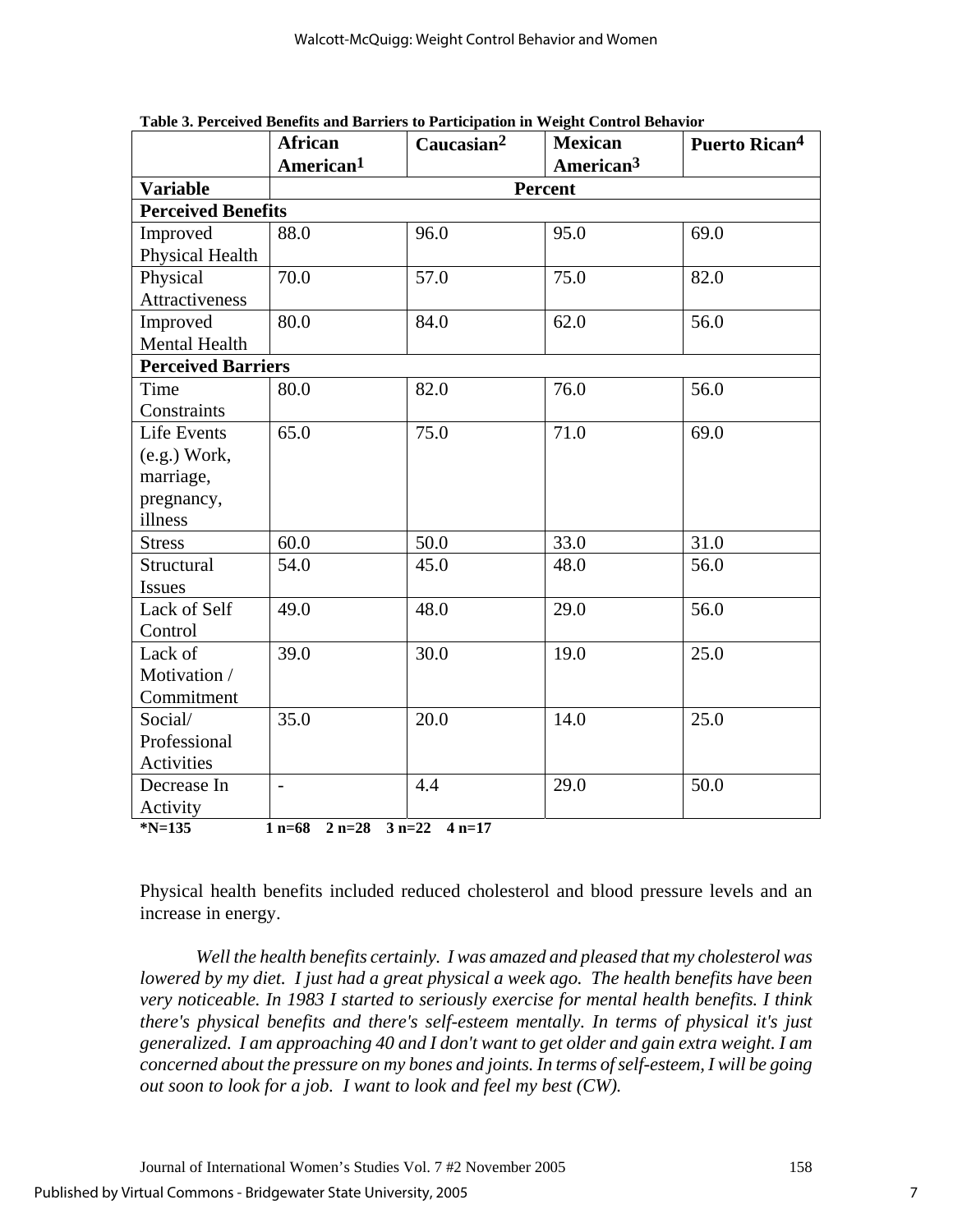African-American women were more likely than other women to express the belief that the behavior helped them to reduce their susceptibility to diabetes, hypertension, and heart disease.

 Physical attractiveness benefits outranked the physical health and mental health benefits for Puerto Rican women. A higher percentage of Puerto Rican women than other women also suggested that they engaged in weight control behavior because of the physical attractiveness benefits. "Looking good" and wearing attractive, stylish, fashionable clothing was a frequently identified motivator for participation in weight control behavior. Below one woman describes her constant thoughts associated with the benefit:

*If I lost weight I would fit into my clothes. I wouldn't feel that my belly was so big. I wouldn't feel so unattractive. Sometimes when I go out with my husband and we are all dressed up and we look nice I make it a point not to look too big and frumpy. There are people who shouldn't wear certain outfits and I will say, "Lord, please help me not to look like that." Sometimes I will have a dress like one of those women and I will say if I look like her I will die (PRW).* 

Barriers (Table 3) were factors that interfered in the initiation and maintenance of weight control behavior. The barriers included, time constraints, life events, stress, structural issues, lack of self-control*,* motivation and commitment, and social/professional activities*.* Over 50% of the women in each group identified time constraints due to higher educational pursuits, work and family responsibilities as major barriers to weight control behavior:

*Three years ago I was in graduate school. I was a single parent and working full time. And then just having time for my boyfriend and myself was difficult. Losing weight was last on the list (AAW).* 

*Sometimes I am too busy and all of a sudden I look at my clock and I am starved and it's 2:30 and I just go down stairs and bolt something that I can get down in a minute. And that's going to be a cheeseburger more than it's going to be a salad. Sometimes life is just too busy to eat carefully (CW).* 

*I work all day and by the time I get home, it's not enough time to be walking. Saturdays and Sundays it is cleaning house and washing clothes, traveling up and down that basement stairs so I am always tired and busy (MAW).* 

 Life transitional events were defined as interruptions in lifestyle patterns. For women in this study many of these events were associated with weight gain.Work, marriage, and pregnancy, were major life transitional events influencing the women's ability to participate in the weight control behavior. The events usually resulted in more sedentary behavior, higher rates of cooking activity, and the consumption of larger meals. Once the women gained the weight during pregnancy, very seldom were they able to return to their prepregnancy weight. Many of the women continued to gain weight with each subsequent pregnancy.

 *I started gaining weight shortly after we were married. I suppose I began to eat more, have more scheduled meals and decreased my activities. Once the children started coming it was much harder to control the weight (MAW).*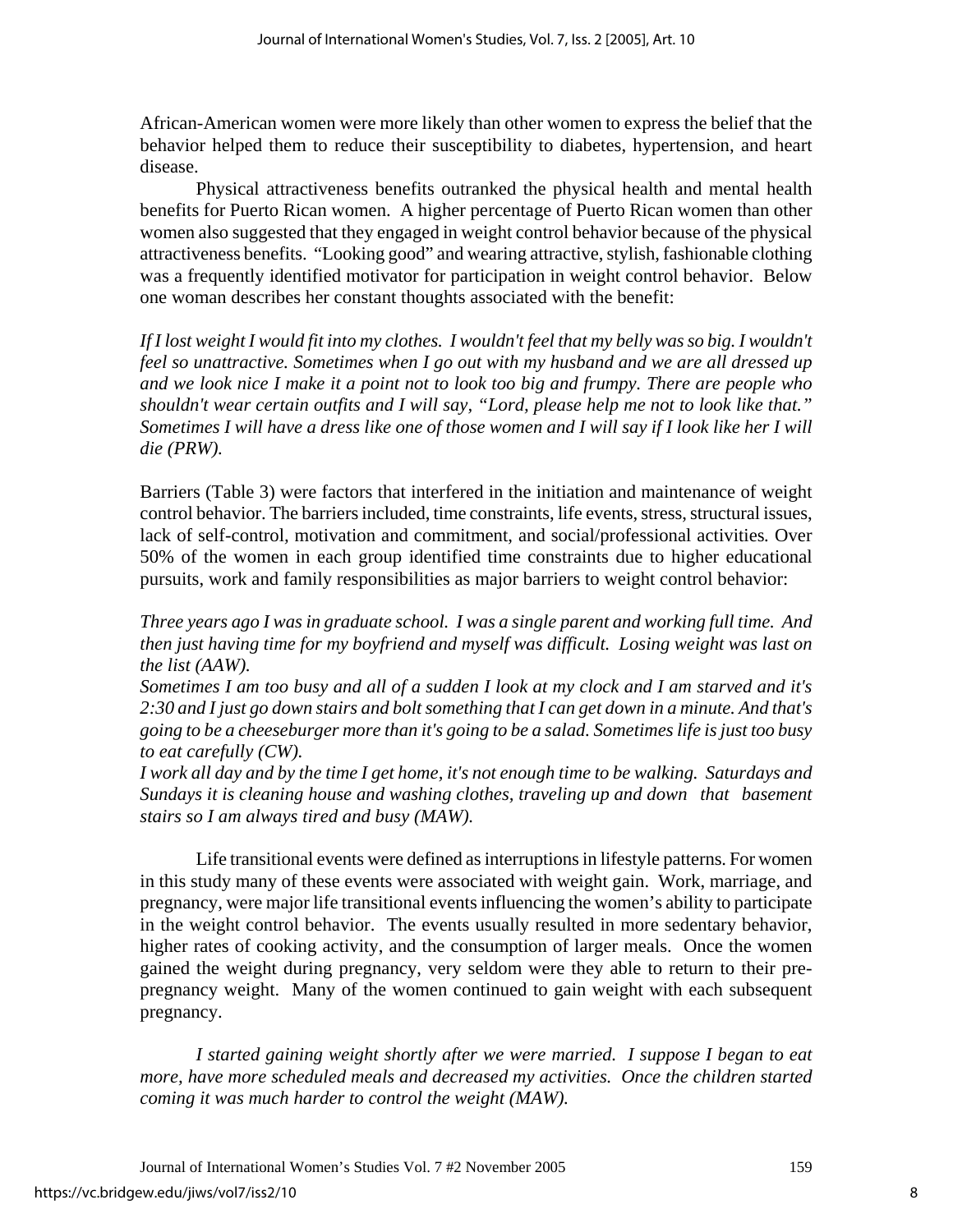Family illness created chronic unexpected stress for many of the women. One African- American woman had recently been the primary caretaker for a sibling with AIDS, a Caucasian woman cared for a disabled daughter, and a Puerto Rican woman cared for her aging parents.

Structural barriers such as weather, safety issues, and location and hours of business at health clubs were factors in the environment influencing women's participation in weight control behavior. The women were more likely to feel "lazy" and less likely to exercise outside in the winter. Safety was also a factor for women who did not feel it was safe to exercise in their neighborhood. For women who did not have cars traveling to health facilities on public transportation was perceived as "not always safe," especially after dark. Finding a baby sitter was cumbersome for some women:

## *It wasn't always easy to leave the baby somewhere while you go and exercise somewhere. You always have to find a babysitter (MAW).*

Worksite and personal stress influenced the women's eating behavior and their ability to develop and maintain weight control strategies. Many of the women "snacked more" in response to stressful experiences. Caucasian women were more likely to identify "sexist language and conditions" as sources of stress. African-American, Mexican-American and Puerto Rican women identified stressful work events due to cultural insensitivity of coworkers, customers, and patients. Workload factors, such as functioning as translators, created stressful conditions for Spanish speaking women:

*There is a lot of stress related to the fact that I am bilingual, so therefore I end up with more responsibilities like translating during admissions because half of the patients only speak Spanish, sometimes that includes the whole floor. Since I have more responsibility I work double versus the other nurses. Sometimes I am pulled to another floor to translate. And then I have to do my regular work. I am upset about that. I end up staying overtime to complete my work (PRW).* 

Self-control was a barrier to weight control behavior for many women, especially before their menstrual cycle:

*Like I said my weakness is sweets. I love sweets. It's that craving, it's there and I have got to have it. I am trying to stay away from them. I love chocolate, it is my weakness. It's like I have to have chocolate, especially around my time of the month, you know near the menstrual cycle. (MAW).* 

Lack of motivation and commitment interfered with women's ability to engage in the behavior:

*I think the hardest thing for me is trying to get into the thing about the exercise. I think if I walked more, or exercised more I think I could knock down a lot of calories but that's something I have not been really up to (CW).*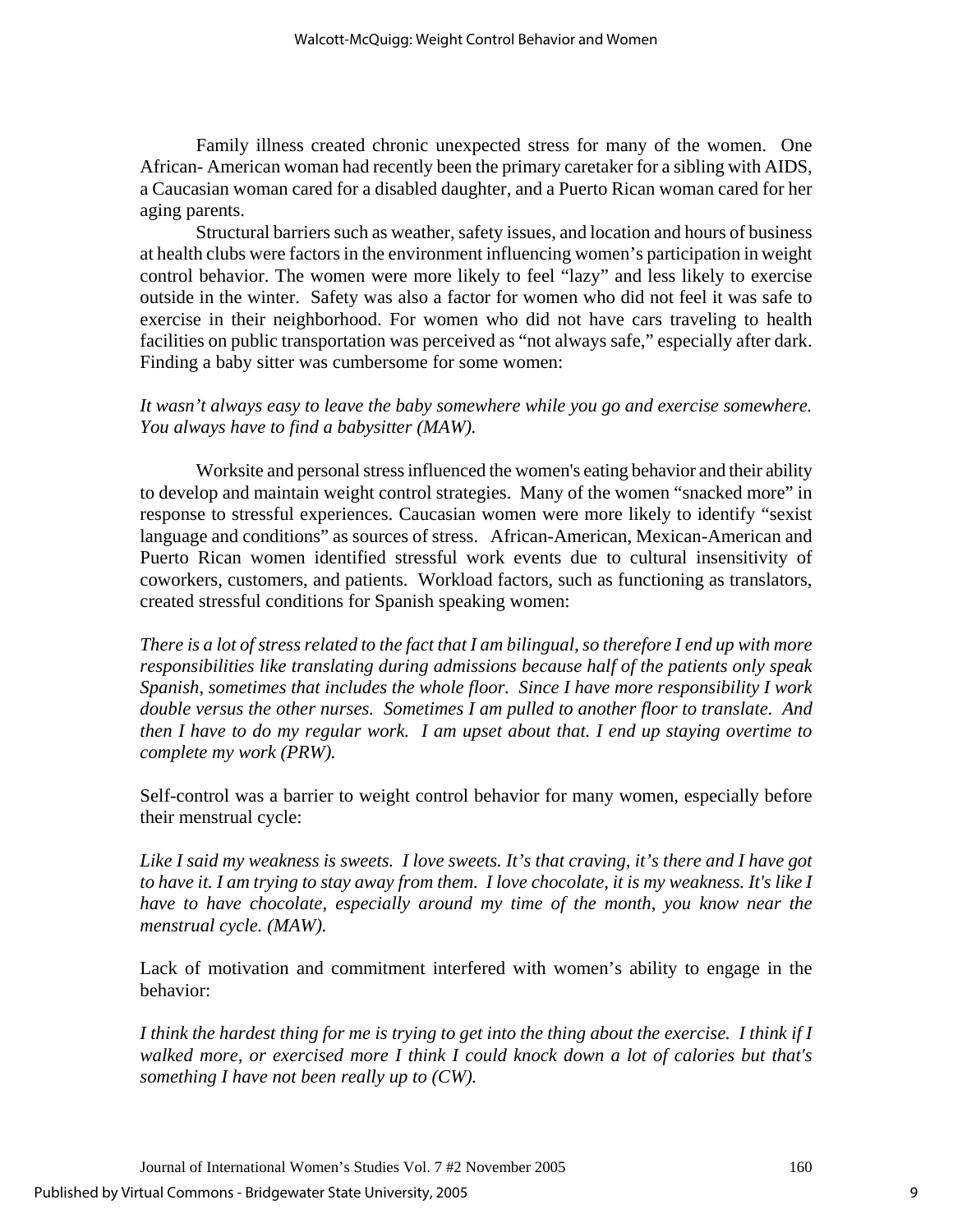Most of the women frequently found themselves in situations during their social and professional activities that influenced their ability to maintain a weight control program. The situations included attending meetings and social gatherings that were held at times that interfered with their exercise programs or included tempting foods that interfered with their ability to maintain control over their eating behavior:

*I would have to say that when you walk in the door the greeting is like revolving around food. Especially family, it's like whatever they have from the minute you walk in to the minute you leave they indulge you. That's just their personality and they are just being hospitable (PRW).* 

Social gatherings were a special problem for Hispanic women, especially if they were dieting to lose weight. When high calorie foods were offered they were very concerned about offending the hostess by refusing to eat what was prepared:

*I don't think they would say anything. But I just don't want to do that. I want to please them. I want them to feel comfortable. If you refuse them they will think it has to do with their cooking. Also when people come to my house I like to offer them what they like, if its butter deserts whatever, I want to be a good hostess (MAW).*

# **Cultural Influences on Weight Control Behavior**

 Table 4 lists the cultural factors identified by the women. Cultural factors included, eating and cooking patterns, cultural diversity, value of weight and body size*,* and attitudes*.*  African-American, Mexican-American and Puerto Rican women were more likely than Caucasian women to discuss the influence of traditional cooking and eating patterns on weight control behavior:

 *We used to be very poor and mom fed us a lot. Frying is a cheap way of cooking. You can use the same grease over and over. You know how people save the bacon grease and store it in cans and jars and put it in the refrigerator. Well mom cooked like that, fried chicken, fried pork chops. And even food that wasn't fried had so much fat in it, like neck bones and salt pork in the greens. And of course all that fried and fatty food tastes good (AAW).* 

 *The majority of food that Mexicans eat, it has to be fried or you know, involve some kind of grease or oil. Like with the beans for instance, if you want to eat refried beans, in order for you to have them refried you have to use lard, which is very fattening. You could use something else to fry it in but it would not have the same flavor (MAW).*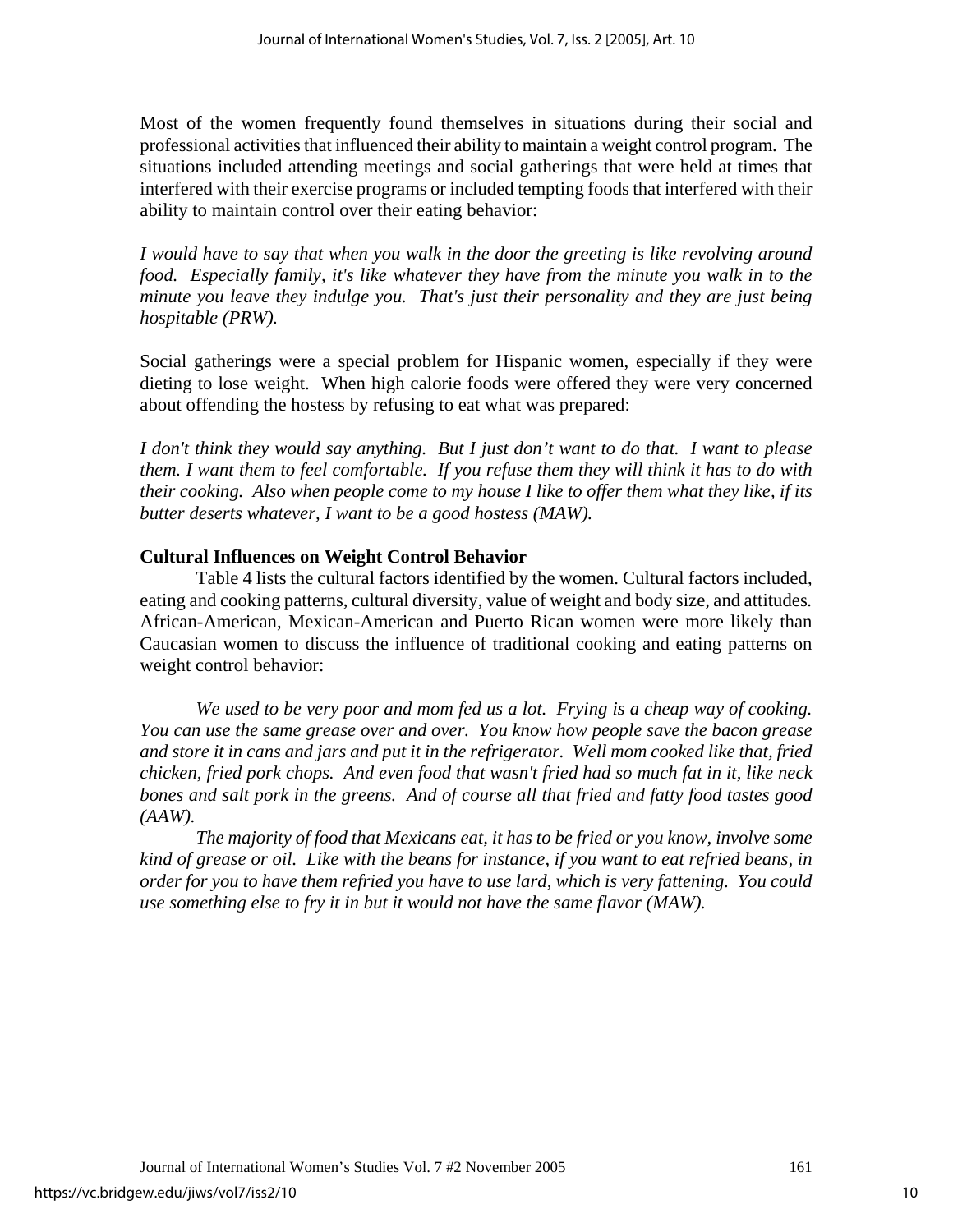|                                                      | <b>African</b>        | Caucasian <sup>2</sup> | <b>Mexican</b>        | Puerto Rican <sup>4</sup> |  |
|------------------------------------------------------|-----------------------|------------------------|-----------------------|---------------------------|--|
|                                                      | American <sup>1</sup> |                        | American <sup>3</sup> |                           |  |
| <b>Variable</b>                                      | <b>Percent</b>        |                        |                       |                           |  |
| Eating and Cooking                                   | 56.0                  | $\theta$               | 52.0                  | 44.0                      |  |
| Patterns                                             |                       |                        |                       |                           |  |
| <b>Cultural Diversity</b>                            | 42.0                  | $\mathcal{O}$          | 19.0                  | 19.0                      |  |
| Value of Weight/                                     | 33.0                  | 55.0                   | 43.0                  | 63.0                      |  |
| <b>Body Size</b>                                     |                       |                        |                       |                           |  |
| Attitudes                                            | 25.0                  | 36.0                   | 29.0                  | 19.0                      |  |
| $N=135$<br>$2 n=28$ 3 $n=22$<br>$4 n=17$<br>$1 n=68$ |                       |                        |                       |                           |  |

**Table 4. Cultural Factors Influencing Participation in Weight Control Behavior** 

 *I think it's because we love to eat. And we have good tasty food. I mean some American food is very boring. My parents were born in Puerto Rico and because I grew up at home a lot of the customs were from there. My mother used to fry foods in lard. I remember when I was little seeing big buckets of lard being used for cooking and frying. We now fry less and use vegetable oil (PRW).* 

 All the women shared similar beliefs about lower socioeconomic status women's likelihood of continuing harmful eating and cooking patterns due to lack of knowledge about the potential health effects of these patterns:

 *Like I said before, a lot of Hispanic women that I know are not knowledgeable. They don't know a lot of things and they don't have the opportunity to read or to be informed about health habits, and how to control their diet* (MAW*).* 

 Women described the role of cultural diversity as it related to importance of weight control behavior. African-American, Mexican-American and Puerto Rican women suggested that Caucasian women were "cultured to look skinny", that weight control behavior is "more emphasized in the 'White culture', and that they had no desire to achieve the same degree of "thinness":

 *I don't see myself, you know as, like the white women being 118 or 120 pounds; it is just not realistic for someone with my body frame. I mean, I think 135 is a good weight for me and I think beyond that or below that I would just look anorexic. And I don't have a problem not being at that lower level, you know that they consider acceptable (MAW).*

 *I think it is the environment. Our environment shapes who we are. And I think each ethnic group comes from a distinct environment. African-American, Hispanic, and Native American women's environment is so totally different from the Caucasian environment. Our life cycles, everything to me is so distinctly different. So the environment would have to impact on health, diet, the food we eat, body size, our stress, everything, you know (AAW).* 

 Mexican-American women suggested it is only appropriate to be concerned about weight control when you are a single woman. The women suggested that there's "a tendency for it to be less important after marriage because of the importance of the children and the household."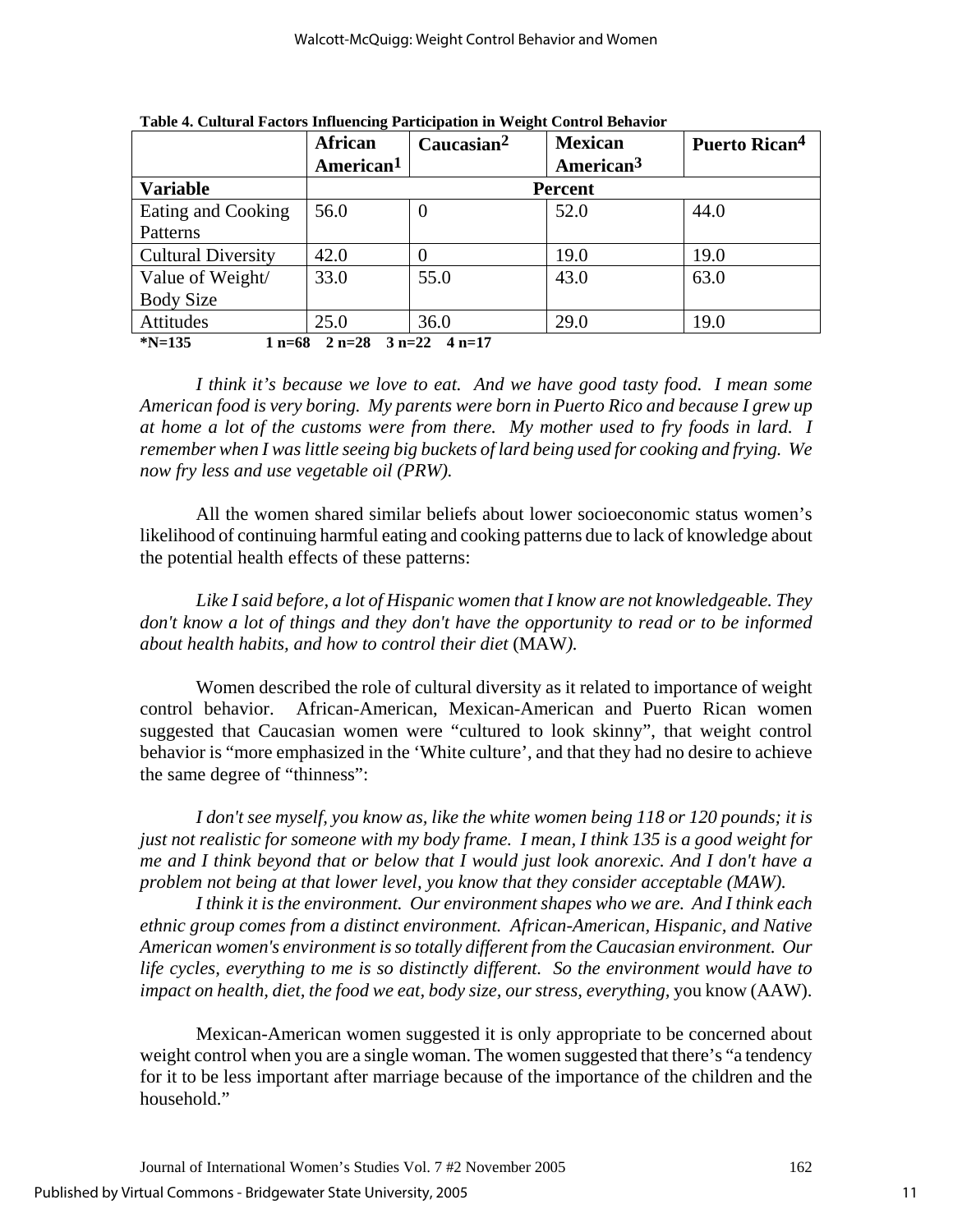Caucasian women who had gained the majority of their weight as children described early weight management intervention by family members:

 *I was heavy at between ages one year and four years. When I was ten years old my mother took me to lose weight, to a doctor. I was heavier during my college years and I probably am heavier since I have given up smoking and gone through menopause (CW). The first diet I was put on was when I was when I was five years old. My kindergarten teacher and some other person at the school, a school psychologist or social worker, this was about in the early 50s, approached my parents. They said to them she's so bright and she's also very fat. So they convinced my parents to send me to a facility. I lived away from my family for 13 1/2 months. I spent my first grade at a residential facility (CW).* 

 Those early experiences with weight management experts contributed to the women's feelings of dissatisfaction with their bodies and their inability to have a normal relationship with food.

African-American, Mexican-American, and Puerto Rican women were more likely to suggest that a larger body size is valued within their culture. As plump children they were considered "cute" and "healthy":

 *I think being thin and shapely is more an acquired sense of self. In the Mexican culture it's acceptable for women to be chubby. Some women strive to be that way because they feel that's the way their men like them to be. The male macho image plays a role in it; you know what the man wants. It's acceptable to be a little on the heavier side. You are more of a homebody and its okay that way. I would see the elders tell a new bride; you are putting on a couple of pounds. That shows you are a good housewife (MAW).* 

 *My aunt is fat and she is two years older than me. Her husband is skinny. I guess another stereotype about fat people, in our culture is that it is not a major thing. What is important is that you always look nice. You have your lipstick, your perfume, and a nice dress or slacks and your hair is nice. If you are 300 pounds and you look nice then you are good looking. Most of my cousins are heavy and they are married. Nobody says anything unless you are thin. Then they think you are sick (PRW).* 

 Caucasian women were more likely to have negative experiences associated with their body size and weight:

 *I think society is concerned with the tangible. I think that looking good and feeling good and the good life all goes with being slim and dieting. You can't be too thin or too rich. If you are overweight people tend to put you down no matter what your age. My daughter who is overweight has had some special problems with kids calling her names and throwing things at her because of her weight (CW).* 

 Exploration of cultural attitudes regarding body size revealed that the ethnic minority women believed that the men in their race preferred a larger body size: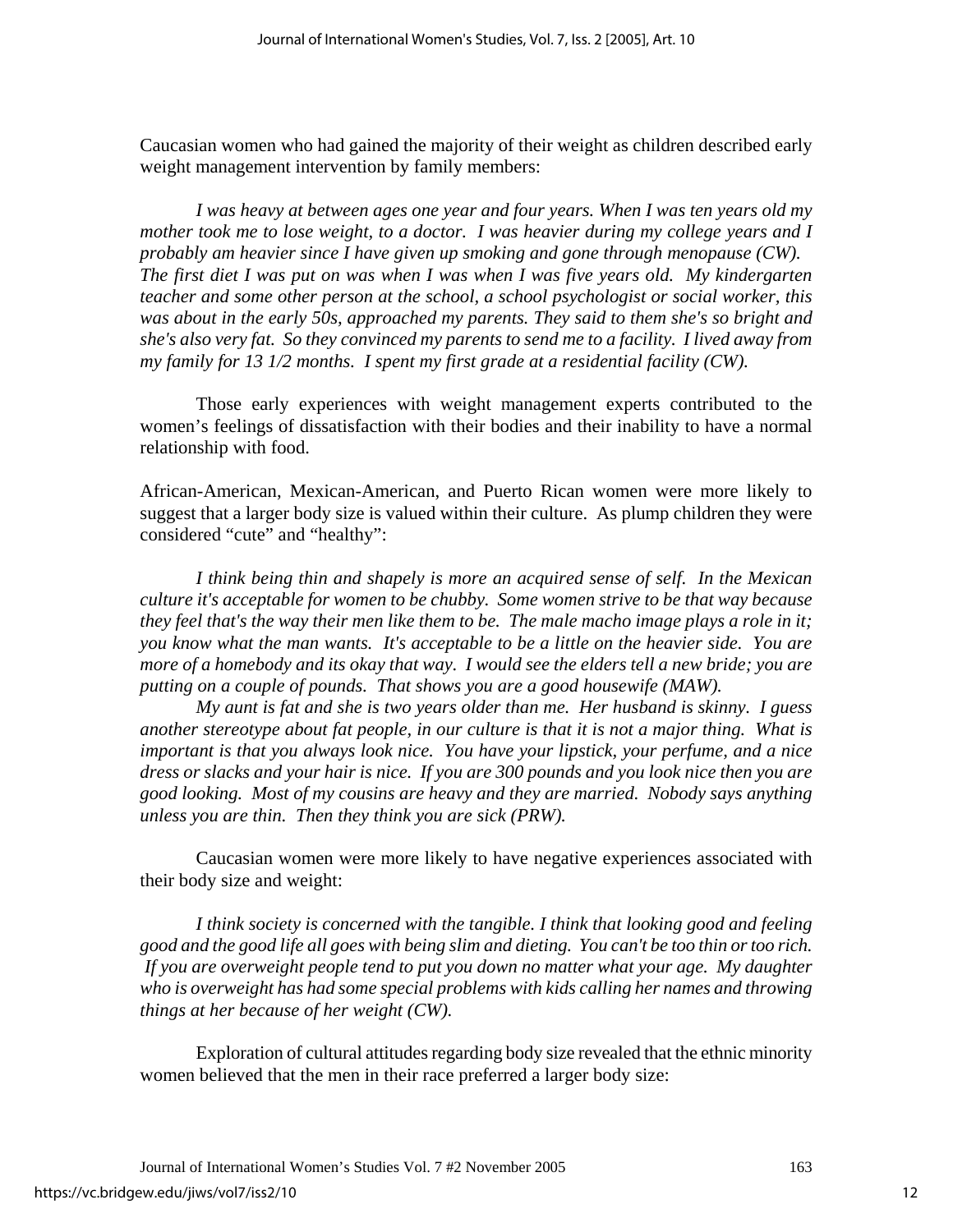*As for Hispanic men they like women that are fuller. I think that Hispanic men typically might like a heavier woman. They like their women to be fit. I don't think their ideas are yet like Caucasian men. I don't think Puerto Rican men like model thin women. They like their women more voluptuous and more shapely (PRW). We have a different value on weight. Most women, Hispanic women have their children and spread and all. The men, they know that's going to happen. And so I don't think that the Latino men are that concerned. It's not his idea to have some women who is really thin (MAW).* 

Caucasian women's experiences indicated that Caucasian men might prefer a thinner body size:

 *I have a brother who is really fat phobic. And he is a compulsive eater and a compulsive exerciser. And I know I am an exception to the rule. Basically he just doesn't*  like overweight people. He was afraid his oldest daughter was getting a little chunky. When *she was 11 years old he considered sending her to a diet camp. It was really bothering him. His wife is skinny, works out all the time, and watches what she eats. He even monitors what she eats (CW).* 

To further assess the influence of cultural attitudes on weight control behavior the women were asked, "Do you think there is a relationship between weight and health?" African-American women were less likely (25% compared to 40% Mexican-American, 50% Puerto Rican and 80% Caucasian) than the other women to express a belief in a relationship:

I am not so sure. There are some research studies that suggest it and the general *media would try to insinuate that it is. But I always felt like that's propaganda to try to encourage women to become involved in the weight loss programs. I not sure that there is a big relationship (AAW).* 

Several women indicated that they did not believe data describing higher rates of obesity for ethnic minority women than for Caucasian women:

 *I think that's a lie. I have seen many Caucasian women, American women with weight problems. The management staff in the office where I work is predominantly white and female. I can think of several women there who have a severe weight problem. I don't think the literature should narrow it down to just African- Americans and Hispanics It's hard to say that Hispanic women are having more weight problems than Caucasian women. I see a lot of overweight Caucasian women (MAW).* 

Other ethnic minority women acknowledged that the body weight differential information was true and speculated on reasons for the differential:

 *I think that Hispanic women tend to be heavier. I think it's changing though. Because I know so many Hispanic women who are weight and health conscious. As we live in this society we're picking up a lot of the beliefs. But even back home in Puerto Rico, the modernized working out is really big over there (PRW).*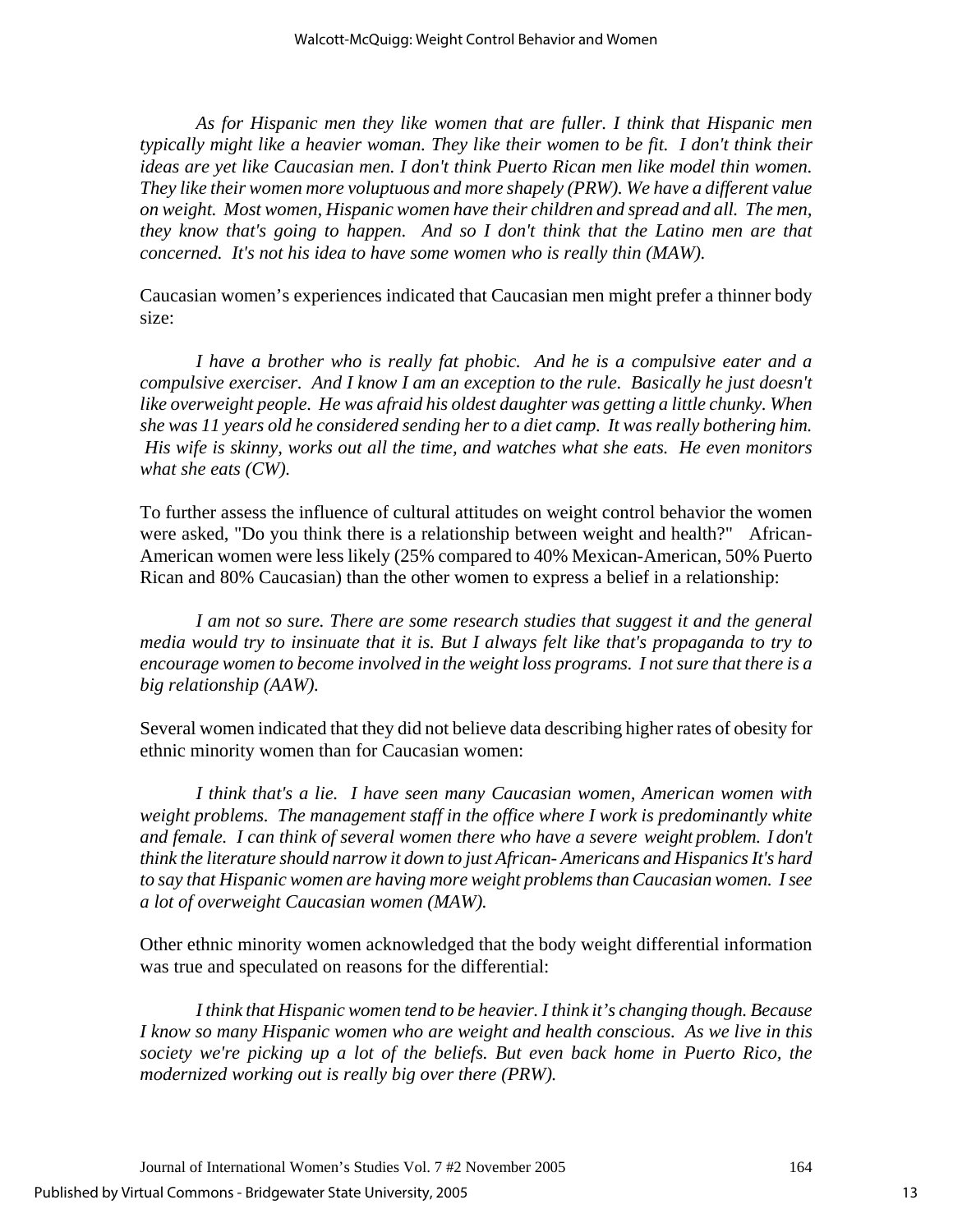Mexican-American and Puerto Rican women expressed the belief that obesity is less of a problem in Mexico and Puerto Rico.

## **Discussion**

 The findings from this study revealed: a) the lived experience of weight control behavior for women, while not statistically significant, is similar across racial/ethnic groups; b) many factors, including, cultural influences, affect women's ability and motivation to participate in weight control behavior. Results of this study are supported by information in the literature suggesting similarities in women's experience with weight control behavior (Wing, 1993) and variations among racial ethnic minority groups (Allan, 1998; Kuymanyika, 1994; Massara, 1989; Serdula, et al., 1999). The women's desire to control their weight was reflected in rates of participation in weight control behavior. The identification of benefits indicates how well informed this group of women were about the positive effects of participating in weight control behavior. The type and frequency of the barriers reveal the variation and extent to which the women in this study were unable to participate in the weight control behavior. As in other studies, participation in the weight control behavior was constrained by environmental barriers, such as family and work responsibilities (Kahn & Williamson, 1991; Reinli, Will, Thompson-Reid, Liburd, & Anderson, 1996; Wilcox, Richter, Henderson, Greaney, & Ainsworth, 2002), life transitional events such as pregnancy (Rosenberg, Palmer, Wise, Horton, Kumanyika & Adams-Campbell, 2003; Williamson, 1993) and psychosocial factors such as emotional eating (Ganley, 1989) in response to stress (Foreyt, et al., 1995).

Culturally patterned behaviors and beliefs play an important role in the development and maintenance of obesity (Klesges, DeBon, & Meyers, 1996; Kumanyika, 1994; Railey, 2000). As described in this study, ethnic minority cultures may be more accepting of a larger body size and thereby de-emphasize the need to participate in weight control behavior. In contrast a lack of sensitivity may expose Caucasian women to cultural expectations, which contribute to early negative experiences associated with their body weight. Anthropologists have identified body size attitudes in African cultures (Brink, 1989; Cassidy, 1991) that imply a positive response to a larger body size. The continuation of these African cultural attitudes may influence research findings with African descendants. Powell and Kahn (1995) found that African American men were more likely than European American men to consider dating "larger than ideal women" and less likely to experience social sanctions. In a study of a group of heterogeneous American ethnic women consisting of Anglo, Eastern European, Italian, Puerto-Rican, African and Afro-Caribbean (Haitians, Guyanese, Barbadians, Trinidadians) researchers reported that African-American and Afro-Caribbean women were more likely than the other groups of women to identify higher percentages above ideal body weights that were attractive to mates and peers (Mossavar-Rahmani, Pelto, Ferris, & Allen, 1996).

Although research has shown that ethnic minority women's experiences may contribute to higher rates of obesity, experiences of Hispanic women and weight have rarely been compared to other groups of women. When compared, as in this study cultural influences such as eating and cooking patterns, value of body size and cultural attitudes, toward weight control are similar to African-American women. Massara (1989) and Harris and Koehler (1992) found that Puerto Rican women and Mexican-American women, valued a larger body size. Mossavar-Rahmani, et al. (1996) also revealed that while Puerto-Rican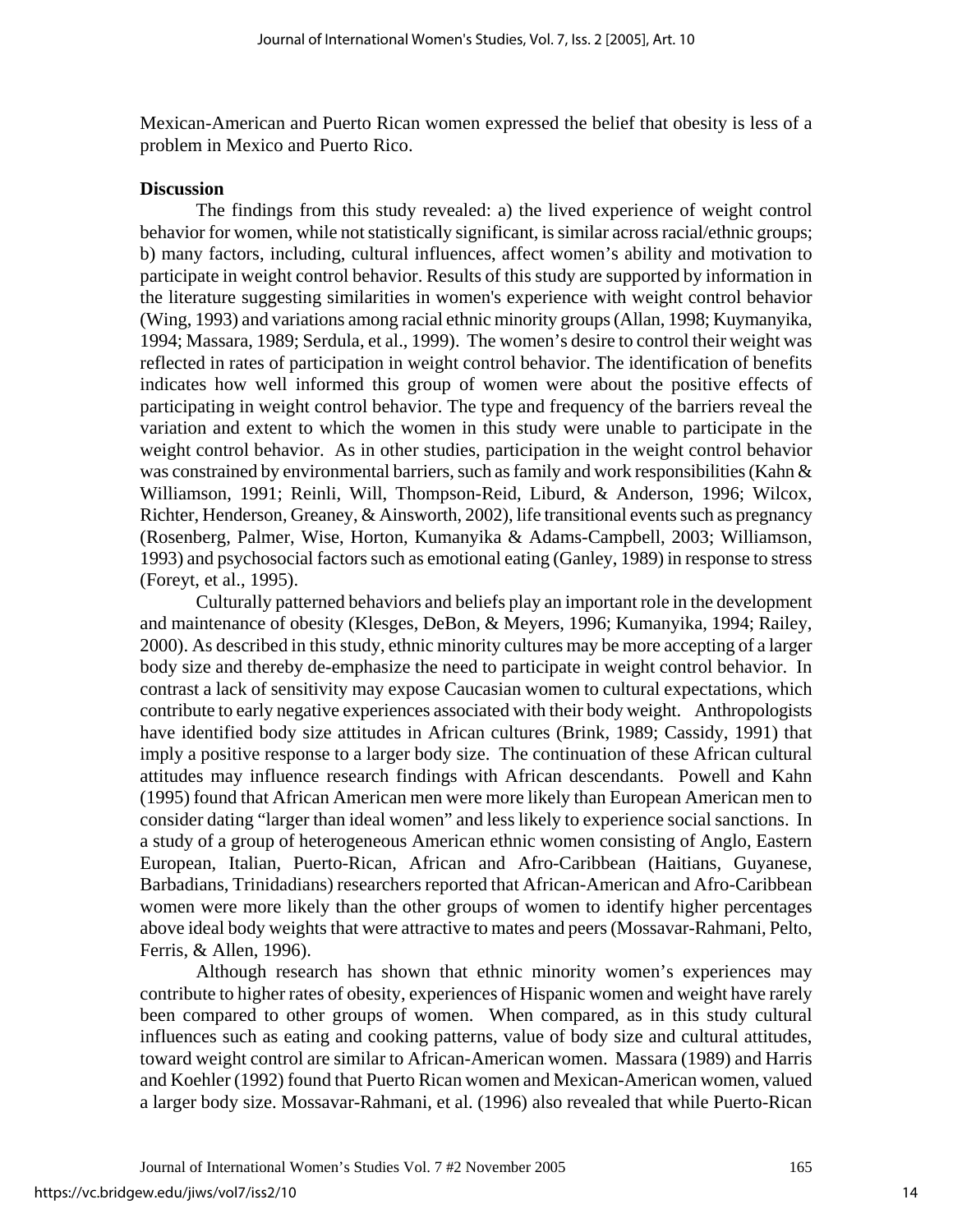women identified a thin body image as attractive they were more likely than other groups of women to identify a higher percentage above ideal body weight as more attractive to their family.

 While the literature suggests that Caucasian men are less likely to date overweight women than African-American men (Powell and Kahn, 1995), little is known about the perceptions of attractive body size held by Hispanic men.

In this study, African-American and Hispanic women rejected the information on prevalence of overweight and obesity in their ethnic/racial groups. This finding reflects the need to develop culturally sensitive health information that is believable, acceptable and designed to assist women to develop healthy weight standards (Wilmore, 1993).

 Analysis of the weight control data among the women in this study did not reveal statistically significant differences. However, the women's responses to the questions varied based on cultural experiences and perceptions. Therefore, it is germane that we develop models to guide weight control interventions that are culturally sensitive (Gans, Kumanyika, Lovell, Goldman, Odoms-Young, Strolla, et al, 2003; Kumanyika, 1994; Thomas, 1995) and focus on the contextual influences in women's lives (Allan, 1998; Base-Smith & Campinah-Bacote, 2003; Johnson & Boradnax, 2003).

#### **References**

- Allan, J.D. (1998). Explanatory models of overweight among African-American, Euro-American, and Mexican American women. Western Journal of Nursing Research, 20,  $(1)$  45-66.
- Allan, J. D., Mayo, K. and Michel, Y (1993). Body size values of white and black women. Research in Nursing & Health, 16, 323-333.
- Base-Smith, V. & Campinah-Bacote, J. (2003). The culture of obesity. Journal of National Black Nurses Association, 14(1), 52-56.
- Brink, P.J. (1989) The fattening room among the Annang of Nigeria. Medical Anthropology 12, 131-143.
- Burns, N & Grove, S.  $(3^{rd}$  ed). (2003). Understanding nursing research. Philadelphia: Saunders.Cassidy, C.M. (1991). The good body: When big is better. Medical Anthropology, 13, 181-213.
- Crespo, C.J., Smith E., Anderson R.E., Carter-Pokras, O., & Ainsworth, B.E. (2000). Race/ethnicity, social class and their relation to physical inactivity during leisure time: Results from the third national health and nutrition examination survey, 1988- 1994. American Journal of Preventive Medicine, 18(1), 46-53.
- Dawson, D. A. (1988). Ethnic differences in female overweight: Data from the 1985 national health Interview survey. AJPH, 78(10), 1326-1329.
- Flegal, M.D., Carrol, RJ, Kuczmarski, R.J., & Johnson, C.L. (1998). Overweight and obesity in the United States: prevalence and trends, 1960-1994. International Journal of Obesity and Related Metabolic Disorders, 1998; 22:39-47.
- Foreyt, J.P., Brunner, R.L., Goodrick, K.G., Cutter, G., Brownell, K.D. & St. Joer (1995). Weight fluctuations links to stress. International Journal of Eating Disorders, 17, 3, 263-275.
- Ganley, R. M. (1989). Emotion and eating in obesity: A review of the literature. International Journal of Eating Disorders, 17(3), 263-275.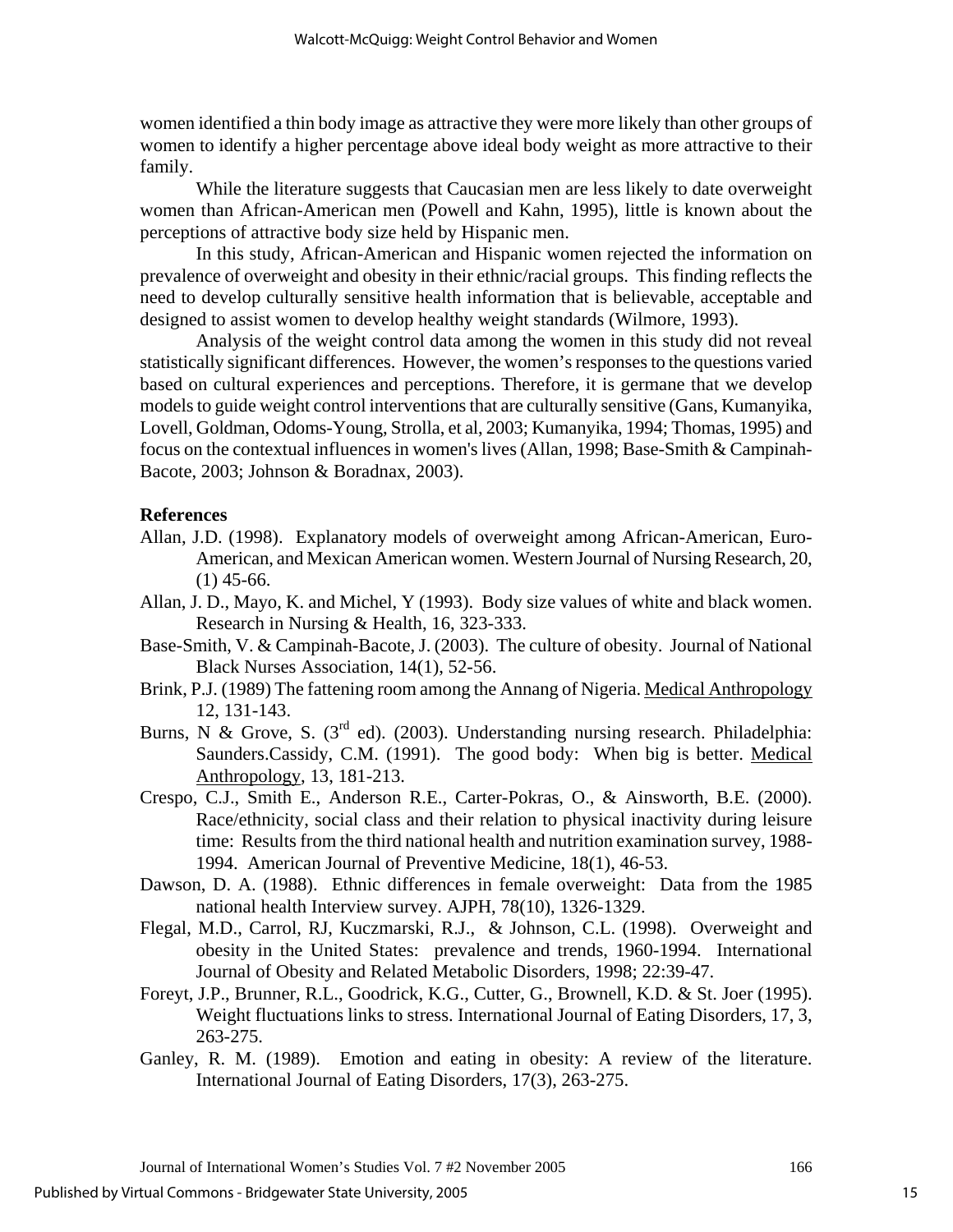- Gans, K.M., Kumanyika, S.K., Lovell, H.J., Goldman, R., Odoms-Young, A., Strolla, L.O., Caron, C., & Lasater, T.M. (2003). The development of SisterTalk: A cable TV–delivered weight control program for black women. Preventative Medicine, 37(6 Pt 1), 654-67.
- Gore, S. V. (1999). African-American women's perceptions of weight: Paradigm shift for advanced practice.
- Harris, M.B. & Koehler, K. M. (1992). Eating and exercise behaviors and attitudes of southwestern Anglos and Hispanics. Psychology and Health, 7, 165-174.
- Johnson, R.W & Boradnax, P.A. (2003). A perspective on obesity. ABNF Journal, 14(3), 69-70. Kahn, H.S., and Williamson, D.F. (1991). Is race associated with weight change in US adults after adjustment for income, education, and marital factors? American Journal of Clinical Nutrition, 1566S-1570S.
- Klesges, R. C., DeBon, M. & Meyers, A. (1996). Obesity in African American women: Epidemiology, determinants, and treatment issues. In ed. J. K. Thompson's. Body image eating disorders, and obesity: An integrative guide for assessment, 461-477. Washington, DC: American Psychological Society.
- Kumanyika, S. (1994). Obesity in minority populations: An epidemiologic assessment. Obesity Research, 2, 166-182.
- Kumanyika, S.K., Obarzanek, E., Stevens, V.J., Hebert, P.R., & Whelton, P.K. (1991). Weight-loss experience of black and white participants in NHLBI-sponsored clinical trials. American Journal of Clinical Nutrition, 53, 1631S-1681S.
- Kumanyika, S. (1994). Obesity in minority populations: An epidemiologic assessment. Obesity Research, 2, 166-182.
- Kumanyika, Wilson, & Guilford-Davenport (1993). Weight-related attitudes and behaviors of Black women. Journal of the American Dietetic Association, 93, 416-422.
- Leininger, M. (1991). Theory of cultural care diversity and universality. In M.M. Leininger (Ed.), Culture care diversity and universality: A theory of nursing, (pp. 5-68). New York: National League of Nursing Press.
- Lincoln, Y. S. & Guba, E. G. (1985). Naturalistic Inquiry. Beverly Hills, CA: Sage Publications.
- Marquez, D. X., McAuley, E., & Overman, N. (2004). Psychosocial correlates and outcomes of physical activity among Latinos: A review. Hispanic Journal of Behavioral Sciences, 26(2), 195-229.
- Massara, E. B. (1989). Obesity and cultural weight variations. Appetite, 1, 291-298.
- Miles, M. & Huberman, A. (1994). Qualitative Data Analysis: An Expanded Sourcebook. Beverly Hills, CA. Sage Publications.
- Mokdad,A. H., Bowman, B. A., Ford, E., Vinicor, F., Marks, J., & Kaplan, J. (2001). The epidemic of obesity and diabetes in the United States. *Journal of American Medical Association, 1195-2000.*
- Mossavar-Rahmani, Y, Pelto, G. H., Ferris, A. M. & Allen, L. H. (1996). Determinants of body size perceptions and dieting behavior in a multiethnic group of hospital staff women. Journal of The American Dietetic Association, 96(3), 252-256.
- Powell, A. D. & Kahn, A. S. (1995). Racial differences in women's desires to be thin. International Journal of Eating Disorders, 17, 191-195.
- Railey, M.T. (2000). Parameters of obesity in African-American women. Journal of the National Medical Association, 92(10), 481-4.